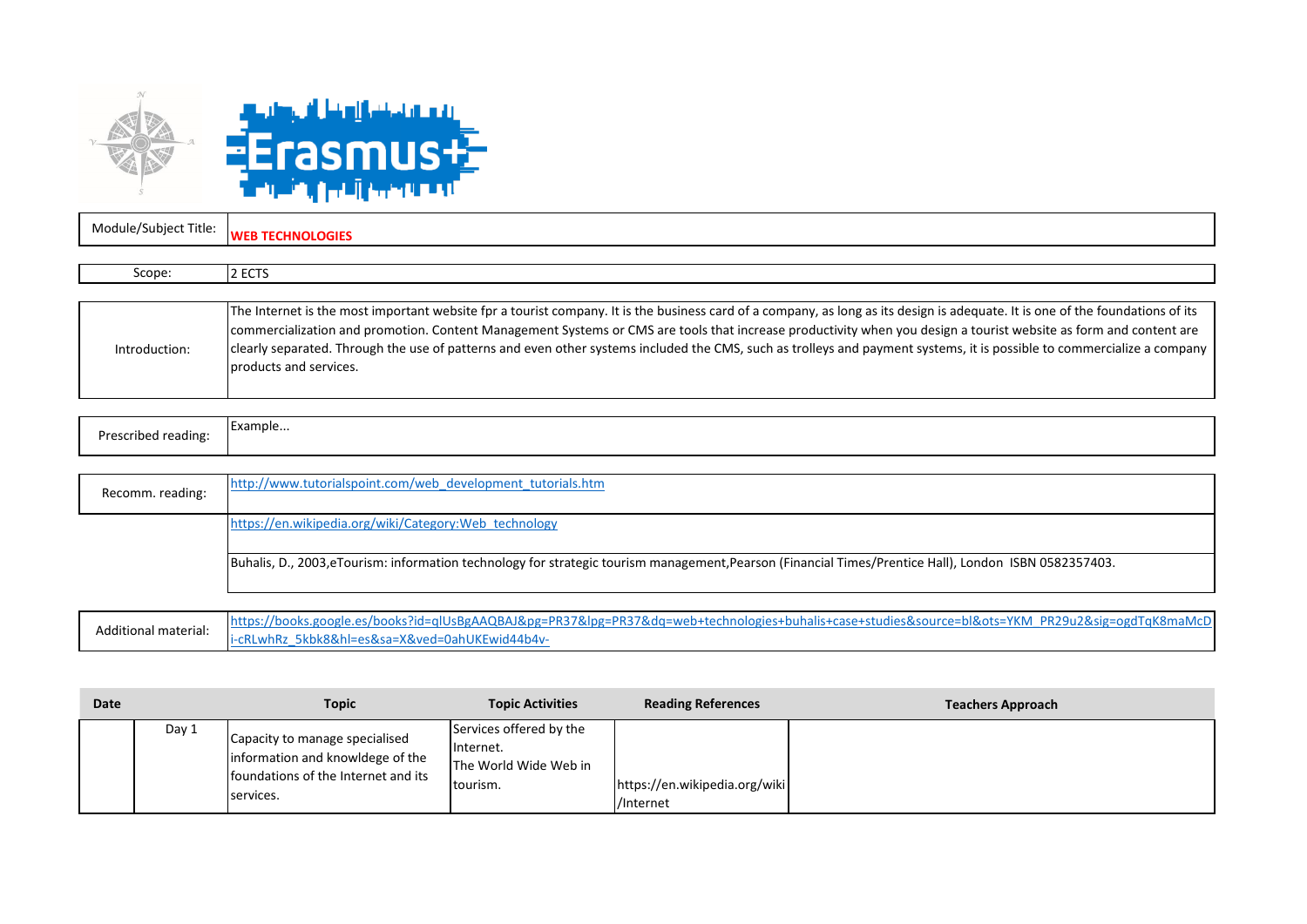| Day 2 |                                                            |                         |                             |  |
|-------|------------------------------------------------------------|-------------------------|-----------------------------|--|
|       |                                                            | Tourist content website | http://tourismeschool.com/b |  |
|       | Understand the importance of CMS in limplementation in CMS |                         | est-practice-case-study-    |  |
|       | tourist sites.                                             | (Joomla, Wordpress,     | tourism-destination-        |  |
|       |                                                            | Magento).               | websites/                   |  |

| Day 3 |                                                                                              |                | NIEDERST ROBBINS, J.            |  |
|-------|----------------------------------------------------------------------------------------------|----------------|---------------------------------|--|
|       |                                                                                              |                | $(2012)$ : LEARNING WEB         |  |
|       | <b>Know the basis and stages in the web Tourist websites: typology IDESIGN: A BEGINNER'S</b> |                |                                 |  |
|       | design of a tourist content                                                                  | land contents. | <b>GUIDE TO HTML, CSS,</b>      |  |
|       |                                                                                              |                | JAVASCRIPT, AND WEB             |  |
|       |                                                                                              |                | <b>GRAPHICS. O'REILLY MEDIA</b> |  |

| Day 4 |                                                                            |                                                     | Search Engine Optimization                           |
|-------|----------------------------------------------------------------------------|-----------------------------------------------------|------------------------------------------------------|
|       |                                                                            |                                                     |                                                      |
|       | Know the technologies applied to the<br>promotion of tourist destinations. |                                                     | (SEO) Secrets 1st Edition                            |
|       |                                                                            | Search engines positioning by Danny Dover (Author), |                                                      |
|       |                                                                            |                                                     | SEO SEM Social networks Erik Dafforn (Author) Social |
|       |                                                                            | as means for promotion                              | Media Marketing in Tourism                           |
|       |                                                                            |                                                     | and Hospitality                                      |
|       |                                                                            |                                                     | Authors: Minazzi, Roberta                            |

| Day 5 | This day/session will be used to<br>summarize the course and learning<br>outcome. It can be done in the form |  |  |
|-------|--------------------------------------------------------------------------------------------------------------|--|--|
|       | of tests, projects presentations or                                                                          |  |  |
|       | other, depending on the courses<br>focus.                                                                    |  |  |

**Learning outcomes:**

|     | Student should have knowledge and understanding of:                                                                     |  |  |  |  |
|-----|-------------------------------------------------------------------------------------------------------------------------|--|--|--|--|
|     | The importance of digital technologies in the world of tourism.                                                         |  |  |  |  |
| IB. | Being able to analyse the content of a tourist website.                                                                 |  |  |  |  |
| IC. | Being able to design a content management system.                                                                       |  |  |  |  |
|     | Being able to value the Internet as a means to promote both the public and the private domains in tourist destinations. |  |  |  |  |
|     |                                                                                                                         |  |  |  |  |